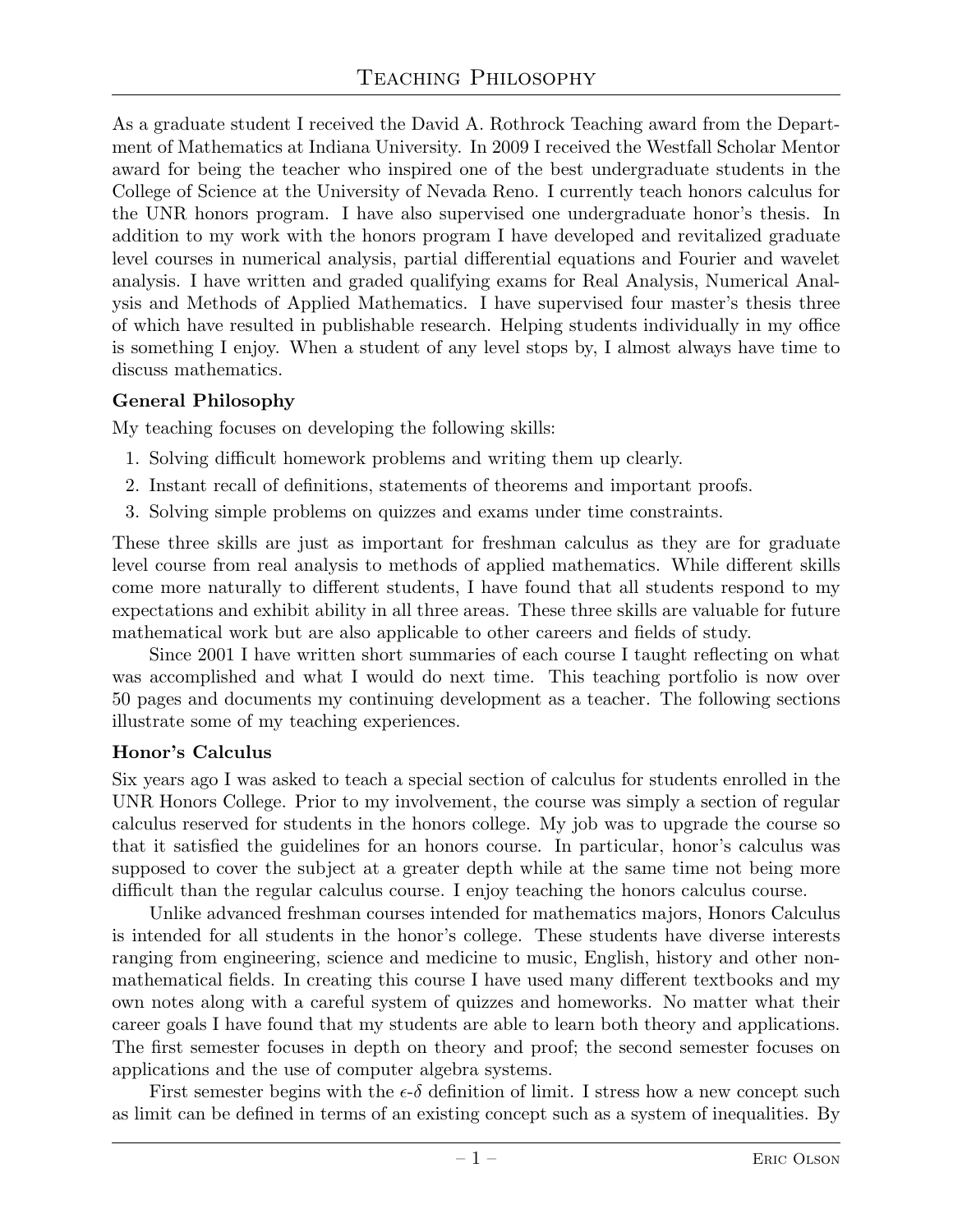the end of the first semester the students are able to use the definitions to prove the limit laws, mean value theorems and fundamental theorems of calculus. In addition they have reviewed trigonometry, learned induction, geometric series and other explicit sum formula. They have also mastered the use of differentiation rules to find derivatives.

Appropriate use of computer technology is very important in teaching. Most students already know that calculators multiply and divide better than people and that computers can solve derivative and integral problems better. As a result some students question whether there is any point in doing any calculation by hand. After I explain that the integral problems on the homework were designed teach the theory, transformation rules and algorithms that are part of calculus, they understand why it is important to work those problems by hand.

During the second semester we use calculators as well as the Maple computer algebra system. The class meets once a week in the computer lab. Half of our exams are in the computer lab while the other half are traditional quizzes in which no calculators are allowed. By the end of the semester, students are familiar enough with Maple to perform multiple step calculations using the worksheet interface with intermediate variables and functions. They have also learned to how to write for loops and visualize surfaces using the three dimensional plotting commands.

#### Master Theses

I have supervised a thesis for four master's students: Kevin Hayden, Chris Wingard, Xander Henderson and Masakazu Gesho. I enjoyed supervising each of these students. While our department doesn't offer a Ph.D. degree, I believe three of these projects could easily have been developed into a Ph.D. level dissertation.

After graduating Kevin spent a year working at the California Institute of Technology Jet Propulsion Laboratory and then spent two years teaching at the University of Arizona Flagstaff. During this time Kevin and I along with Edriss Titi published a paper in Physica D based on results in his thesis. Currently Kevin is serving as an officer and helicopter pilot in the United States Army. Chris began a Ph.D. at Michigan State University after graduating. He is currently a lecturer at The Ohio State University. Xander Henderson defended his thesis last year and is currently applying to Ph.D. programs. He and I are in the process of writing a paper that further develops results in his thesis as a joint work with Jonathan Fraser and James Robinson. Masakazu Gesho defended his thesis last year. For his thesis he wrote an parallel optimized CUDA GPU code and performed a number of numerical experiments testing a new data assimilation algorithm. After graduating he obtained research assistantship in the Ph.D. program at the University of Wyoming. Numerical computations from his thesis were included as background to a recent NSF proposal submitted by myself joint with Hakima Bessaih, Aseel Farhat and Mike Jolly. These computations are currently being extended and prepared for publication.

I have also assisted with advising Hisham Nada, Onur Dur and Quan Zou on their master's thesis. Hisham's thesis involved an earthquake analysis of the architectural flares on California highway bridges, Onur computed the effects of airfoil design on reducing the deposition of snow on the taillights of snowplows and Quan showed that a neural network originally designed for hand-eye coordination in robotic control also possessed a type of short term memory.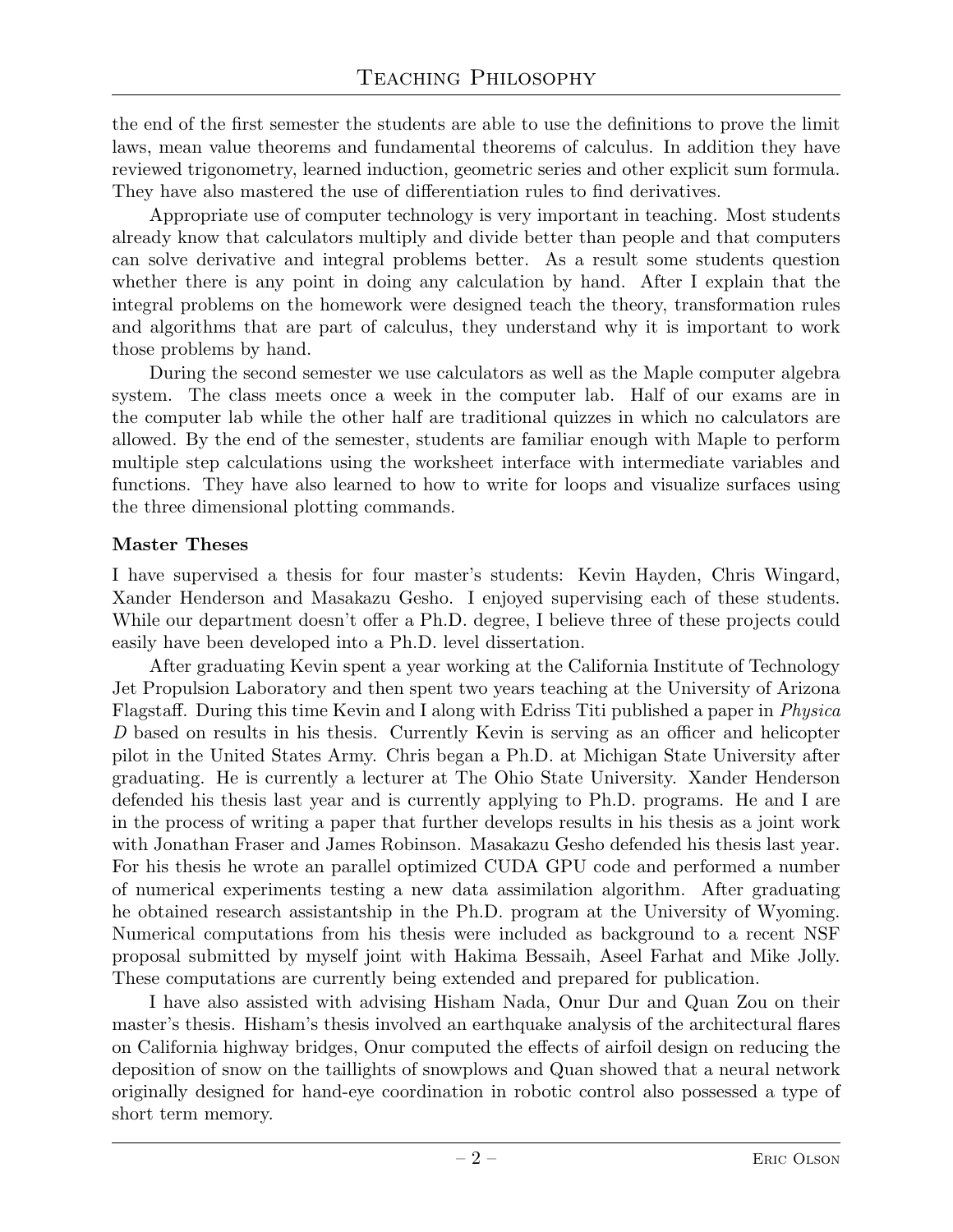While supervising a thesis I like to meet once a week with a student to work together in my office. This is how my advisor helped me. I believe regular meetings help to ensure progress even when there are no new results to report between meetings. Working together also helps a student see how a more experienced researcher would approach a problem. I enjoy this time, important progress often occurs right in my office and by the end of the thesis each student has started working and proving results on their own.

## Mastery Approach to Teaching

I feel mastery based learning is natural in mathematics because understanding a new topic in mathematics is dependent on having mastered old ones. In 1986 as an undergraduate I wrote computer software to assist in the mastery based teaching of a course in analytical chemistry. In 1996 as part of the teacher mentoring program at Indiana University, I adapted this software to generate individualized problem sets for business calculus that each student could work using a form based web interface for immediate grading and feedback. In 2003 I again taught business calculus at Indiana University using a computer assisted mastery based approach. This time I used a database that Dr Wheeler had already set for the Webworks homework system at the university that any instructor could use. Summer 2011 I used the commercial software MyMathLab by Pearson that integrates into the calculus textbook by Hass, Weir and Thomas.

I have experience at setting up and running online homework systems as well as experience teaching courses that use such systems. As with any technology, a computer based homework system can have positive effects if used properly and negative effects if not. There is much more to learn than getting the right answer. This is why I also emphasize the correct format and layout of a pencil and paper calculation as well as what theory the calculation illustrates.

# Problem Solving Approach

Another teaching method I use is the problem solving approach. Students are formed into small groups and then asked to think about certain problems on their own. A lot of care must be taken to choose appropriate level questions and to keep each group moving forward. I assisted with a statistics course taught in this way at Indiana University. Later, I used this method to teach Mathematics for Elementary School Teachers. The projects I have developed for my numerical analysis courses employ the problem solving approach to learning. I also find the problem solving approach effective when teaching honors calculus.

## Numerical Analysis

When I first came to UNR I was asked to teach numerical analysis. At that time numerical analysis was offered once a year in a combined section of undergraduate and graduate students. As a result of my efforts and those of other faculty members, UNR now offers a two semester course sequence in numerical methods that runs every year as well as an advanced 700 level graduate course sequence that runs alternate years.

When I teach numerical analysis I choose a careful path between derivations, theoretical understanding and practical scientific programming. In addition to pencil and paper homework and short numerical experiments, I have constructed a number of projects that combine programming with theory. These projects include open ended theoretical ques